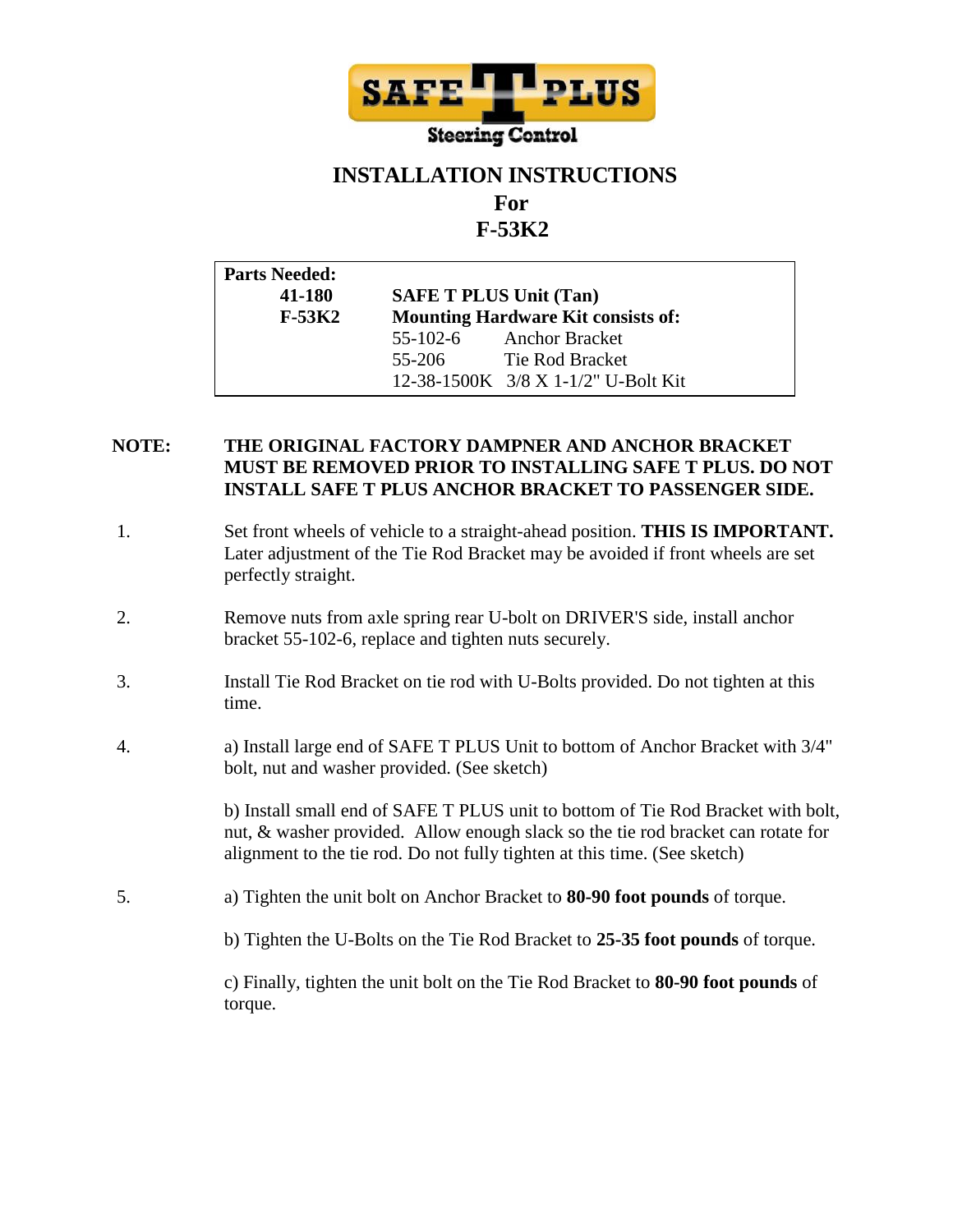### **NOTE: IT IS IMPORTANT THAT ANCHOR BRACKET IS MOUNTED ON DRIVER'S SIDE OF VEHICLE AND THAT STEP #5 BE FOLLOWED IN THE ORDER AS LISTED IN THESE INSTRUCTIONS FOR PROPER INSTALLATION TO BE ACHIEVED.**

6. Check to be sure installed unit clears all other parts of vehicle by turning steering wheel to both extreme right and left positions. If unit scrapes or binds at any point, review these instructions and make necessary corrections by rotating unit on Tie Rod to obtain necessary clearance.